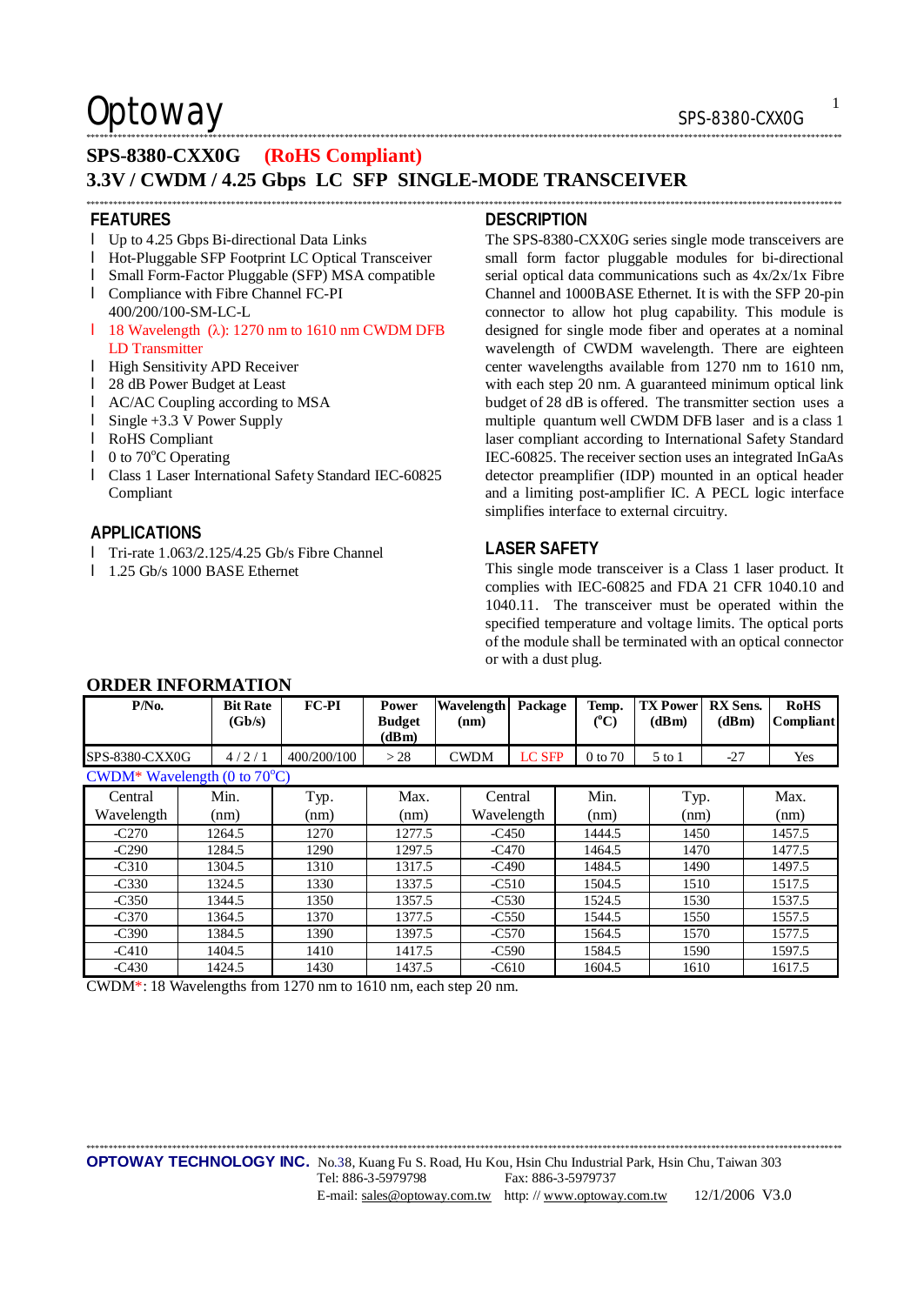# Optoway SPS-8380-CXX0G

\*\*\*\*\*\*\*\*\*\*\*\*\*\*\*\*\*\*\*\*\*\*\*\*\*\*\*\*\*\*\*\*\*\*\*\*\*\*\*\*\*\*\*\*\*\*\*\*\*\*\*\*\*\*\*\*\*\*\*\*\*\*\*\*\*\*\*\*\*\*\*\*\*\*\*\*\*\*\*\*\*\*\*\*\*\*\*\*\*\*\*\*\*\*\*\*\*\*\*\*\*\*\*\*\*\*\*\*\*\*\*\*\*\*\*\*\*\*\*\*\*\*\*\*\*\*\*\*\*\*\*\*\*\*\*\*\*\*\*\*\*\*\*\*\*\*\*\*\*\*\*\*\*\*\*\*\*\*\*\*\*\*\*\*\*\*\* **Absolute Maximum Ratings**  Parameter | Symbol | Min | Max | Units | Notes Storage Temperature Tstg 1 40 85  $^{\circ}$ C

Case Operating Temperature Topr 0 70 <sup>o</sup>C Power Supply Voltage Vcc 1 -0.5 3.6 V

| <b>Recommended Operating Conditions</b> |                                  |      |      |      |                      |  |  |
|-----------------------------------------|----------------------------------|------|------|------|----------------------|--|--|
| <b>Parameter</b>                        | <b>Symbol</b>                    | Min  | Typ  | Max  | <b>Units / Notes</b> |  |  |
| <b>Power Supply Voltage</b>             | Vcc                              | 3.13 | 3.3  | 3.47 |                      |  |  |
| Case Operating Temperature              | Topr                             |      |      | 70   | $\sigma$             |  |  |
| Power Supply Current                    | $\mathbf{I}_{\text{CC}}$ (TX+RX) |      | 200  | 300  | mA                   |  |  |
| Data Rate                               |                                  |      | 4.25 |      | Gb/s                 |  |  |

| Transmitter Specifications ( $0^{\circ}$ C < Topr < $70^{\circ}$ C, 3.13V < Vcc < 3.47V) |                          |                  |             |                  |         |                         |  |
|------------------------------------------------------------------------------------------|--------------------------|------------------|-------------|------------------|---------|-------------------------|--|
| Parameter                                                                                | <b>Symbol</b>            | Min              | Typ         | Max              | Units   | <b>Notes</b>            |  |
| <b>Optical</b>                                                                           |                          |                  |             |                  |         |                         |  |
| <b>Optical Transmit Power</b>                                                            | P <sub>O</sub>           |                  | ---         | 5                | dBm     | 1                       |  |
| <b>Optical Modulation</b>                                                                | <b>OMA</b>               | 1600             | $---$       |                  | μW      |                         |  |
| Amplitude@4.25Gb/s                                                                       |                          |                  |             |                  |         |                         |  |
| <b>Output Center Wavelength</b>                                                          | λ                        | $\lambda$ c -5.5 | $\lambda c$ | $\lambda$ c +7.5 | nm      | 2                       |  |
| Output Spectrum Width                                                                    | Δλ                       | ---              |             |                  | nm      | -20 dB Width            |  |
| Side Mode Suppression Ratio                                                              | <b>SMSR</b>              | 30               |             |                  | dB      |                         |  |
| Optical Rise / Fall Time                                                                 | $t_r / t_f$              |                  |             | 90               | ps      | 20 % to 80%, unfiltered |  |
| <b>Relative Intensity Noise</b>                                                          | <b>RIN</b>               |                  |             | $-120$           | dB/Hz   |                         |  |
| <b>Optical Dispersion Penalty</b>                                                        |                          |                  |             | 4                | dB      | 1600ps/nm dispersion    |  |
| <b>Electrical</b>                                                                        |                          |                  |             |                  |         |                         |  |
| Data Input Current - Low                                                                 | $\rm I_{IL}$             | $-350$           |             |                  | $\mu A$ |                         |  |
| Data Input Current - High                                                                | $\mathrm{I}_\mathrm{IH}$ |                  |             | 350              | μA      |                         |  |
| Differential Input Voltage                                                               | $V_{IH} - V_{IL}$        | 0.5              |             | 2.4              | V       | Peak-to-Peak            |  |
| TX Disable Input Voltage - Low                                                           | $T_{\rm DIS,~L}$         | $\Omega$         |             | 0.5              | V       | 3                       |  |
| TX Disable Input Voltage - High                                                          | $T_{\text{DIS, H}}$      | 2.0              |             | Vcc              | V       | 3                       |  |
| TX Disable Assert Time                                                                   | $\rm T_{ASSET}$          |                  |             | 10               | $\mu$ s |                         |  |
| TX Disable Deassert Time                                                                 | T <sub>DEASSERT</sub>    |                  |             |                  | ms      |                         |  |
| TX Fault Output Voltage -- Low                                                           | $T_{\text{FaultL}}$      | $\Omega$         |             | 0.5              | V       | 4                       |  |
| TX Fault Output Voltage -- High                                                          | $T_{\rm FaultH}$         | 2.0              |             | $Vec+0.3$        | V       | $\overline{4}$          |  |

1. Output power is power coupled into a 9/125 μm single mode fiber.

2. ITU-T G.694.2 CWDM wavelength from 1270 nm to 1610 nm, each step 20 nm.

3. There is an internal 4.7K to 10K ohm pull-up resistor to VccTX.

4. Open collector compatible, 4.7K to 10K ohm pull-up to Vcc (Host Supply Voltage).

| Receiver Specifications ( $0^{\circ}$ C < Topr < 70 $^{\circ}$ C, 3.13V < Vcc < 3.47V) |                   |          |     |             |                 |                         |  |
|----------------------------------------------------------------------------------------|-------------------|----------|-----|-------------|-----------------|-------------------------|--|
| <b>Parameter</b>                                                                       | <b>Symbol</b>     | Min      | Typ | <b>Max</b>  | <b>Units</b>    | <b>Notes</b>            |  |
| <b>Optical</b>                                                                         |                   |          |     |             |                 |                         |  |
| Sensitivity @4.25Gb/s                                                                  | Sens1             |          |     | 2.6         | $\mu$ W         | 5                       |  |
|                                                                                        |                   |          |     | $-27$       | dBm             | 6                       |  |
| Sensitivity @2.125 / 1.063Gb/s                                                         | Sens <sub>2</sub> |          |     | 2.6         | $\mu$ W         | 5                       |  |
|                                                                                        |                   |          |     | $-27$       | dB <sub>m</sub> | 6                       |  |
| Maximum Input Power                                                                    | Pin               | -9       |     |             | dBm             |                         |  |
| Signal Detect -- Asserted                                                              | Pa                | ---      |     | $-27$       | dBm             | Transition: low to high |  |
| Signal Detect -- Deasserted                                                            | Pd                | -40      | --- | ---         | dBm             | Transition: high to low |  |
| Signal detect -- Hysteresis                                                            |                   | 1.0      | --- |             | dВ              |                         |  |
| Wavelength of Operation                                                                |                   | 1260     |     | 1600        | nm              |                         |  |
| <b>Electrical</b>                                                                      |                   |          |     |             |                 |                         |  |
| Differential Output Voltage                                                            | $V_{OH}-V_{OL}$   | 0.6      |     | 2.0         | V               |                         |  |
| Output LOS Voltage -- Low                                                              | $V_{OL}$          | $\Omega$ |     | 0.5         | v               | $\mathbf{r}$            |  |
| Output LOS Voltage -- High                                                             | $\rm V_{OH}$      | 2.0      |     | $Vec{+}0.3$ | V               |                         |  |

\*\*\*\*\*\*\*\*\*\*\*\*\*\*\*\*\*\*\*\*\*\*\*\*\*\*\*\*\*\*\*\*\*\*\*\*\*\*\*\*\*\*\*\*\*\*\*\*\*\*\*\*\*\*\*\*\*\*\*\*\*\*\*\*\*\*\*\*\*\*\*\*\*\*\*\*\*\*\*\*\*\*\*\*\*\*\*\*\*\*\*\*\*\*\*\*\*\*\*\*\*\*\*\*\*\*\*\*\*\*\*\*\*\*\*\*\*\*\*\*\*\*\*\*\*\*\*\*\*\*\*\*\*\*\*\*\*\*\*\*\*\*\*\*\*\*\*\*\*\*\*\*\*\*\*\*\*\*\*\*\*\*\*\*\*\*\*

**OPTOWAY TECHNOLOGY INC.** No.38, Kuang Fu S. Road, Hu Kou, Hsin Chu Industrial Park, Hsin Chu, Taiwan 303

Tel: 886-3-5979798 Fax: 886-3-5979737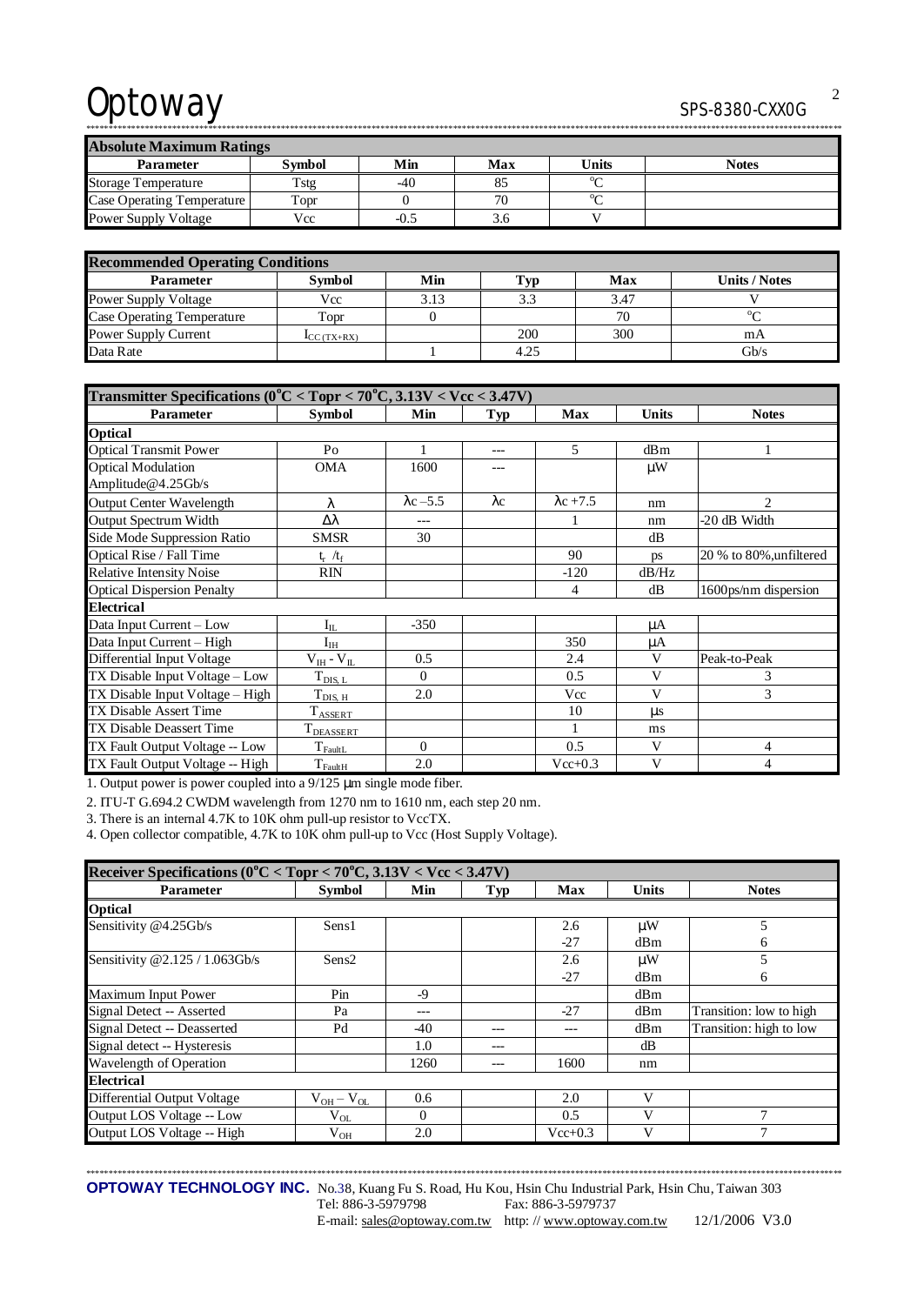# Optoway SPS-8380-CXX0G

#### 5. Measured at PRBS  $2^7$ -1 at BER 1E-12.

6. Represents sensitivity based on OMA spec, as corrected to incoming Extinction Ratio of 9 dB. For example, an OMA of 2.6 μW is approximately equal to an average power of -27.7 dBm, average with an Extinction ratio of 9 dB.

\*\*\*\*\*\*\*\*\*\*\*\*\*\*\*\*\*\*\*\*\*\*\*\*\*\*\*\*\*\*\*\*\*\*\*\*\*\*\*\*\*\*\*\*\*\*\*\*\*\*\*\*\*\*\*\*\*\*\*\*\*\*\*\*\*\*\*\*\*\*\*\*\*\*\*\*\*\*\*\*\*\*\*\*\*\*\*\*\*\*\*\*\*\*\*\*\*\*\*\*\*\*\*\*\*\*\*\*\*\*\*\*\*\*\*\*\*\*\*\*\*\*\*\*\*\*\*\*\*\*\*\*\*\*\*\*\*\*\*\*\*\*\*\*\*\*\*\*\*\*\*\*\*\*\*\*\*\*\*\*\*\*\*\*\*\*\*

7. Open collector compatible, 4.7K to 10K ohm pull-up to Vcc (Host Supply Voltage).

### **CONNECTION DIAGRAM**



| <b>PIN</b> | Signal Name   | Description                                                  | <b>PIN</b> | <b>Signal Name</b>                    | Description                       |
|------------|---------------|--------------------------------------------------------------|------------|---------------------------------------|-----------------------------------|
|            | TX GND        | <b>Transmitter Ground</b>                                    | 11         | <b>RX GND</b>                         | Receiver Ground                   |
| 2          | TX Fault      | <b>Transmitter Fault Indication</b>                          | 12         | <b>RX DATA OUT-</b>                   | Inverse Receiver Data Out         |
| 3          | TX Disable    | Transmitter Disable (Module disables<br>on high or open)     | 13         | <b>RX DATA OUT+</b> Receiver Data Out |                                   |
| 4          | MOD-DFE2      | Modulation Definition $2 - Two wires$<br>serial ID Interface | 14         | <b>RX GND</b>                         | Receiver Ground                   |
| 5          | MOD-DEF1      | Modulation Definition $1 - Two wires$<br>serial ID Interface | 15         | Vcc RX                                | Receiver Power $-3.3V \pm 5\%$    |
| 6          | MOD-DEF0      | Modulation Definition $0 -$ Ground in<br>Module              | 16         | Vcc TX                                | Transmitter Power $-3.3V \pm 5\%$ |
| 7          | N/C           | <b>Not Connected</b>                                         | 17         | TX GND                                | <b>Transmitter Ground</b>         |
| 8          | LOS           | Loss of Signal                                               | 18         | TX DATA IN+                           | Transmitter Data In               |
| 9          | <b>RX GND</b> | Receiver Ground                                              | 19         | TX DATA IN-                           | Inverse Transmitter Data In       |
| 10         | <b>RX GND</b> | Receiver Ground                                              | 20         | TX GND                                | <b>Transmitter Ground</b>         |

#### **Module Definition**

| <b>Module Definition</b> | MOD-DEF2         | MOD-DEF1         | MOD-DEF0  | Interpretation by Host   |
|--------------------------|------------------|------------------|-----------|--------------------------|
|                          | PIN <sub>4</sub> | PIN <sub>5</sub> | PIN 6     |                          |
|                          | SDA              | SCL              | V-TTL Low | Serial module definition |
|                          |                  |                  |           | protocol                 |

Module Definition 4 specifies a serial definition protocol. For this definition, upon power up, MOD-DEF(1:2) appear as no connector (NC) and MOD-DEF(0) is TTL LOW. When the host system detects this condition, it activates the serial protocol. The protocol uses the 2-wire serial CMOS E<sup>2</sup>PROM protocol of the ATMEL AT24C01A/02/04 family of components.